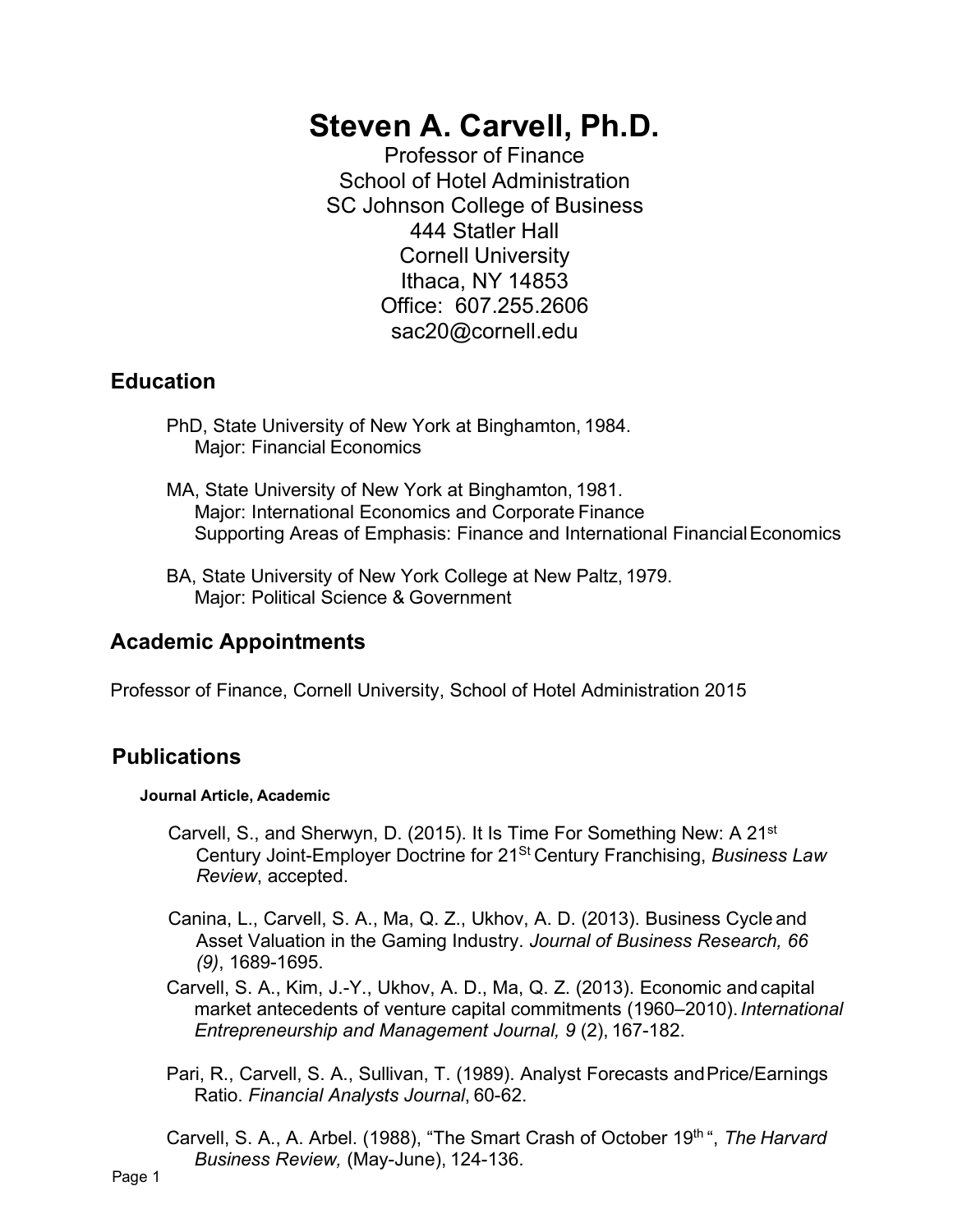- Carvell, S. A., Strebel, P. (1987). Is There a Neglected Firm Effect. *Journalof Business Finance and Accounting, 14* (2), 279-290.
- Carvell, S. A., Strebel, P. (1984). A New Beta Incorporating Analysts'Forecasts. *Journal of Portfolio Management, 11* (1), 81-85.
- Arbel, A., Carvell, S. A., Strebel, P. (1983). Giraffes, Institutions, and Neglected Firms. *Financial Analysts Journal*, 57-63.

#### **Journal Article, Applied**

- Sherwyn, D., Carvell, Steven, and Eigen, Zev (2015). A Model ofEmployment Dispute Resolution Fairness, *Cornell Hospitality Quarterly*,accepted.
- Carvell, S. A., Canina, L., and Sturman, M. (2015). A Comparison of the Performance of Brand Affiliated and Unaffiliated Hotel Properties,*Cornell Hospitality Quarterly*, accepted.
- Canina, L., Carvell, S. A. (2008). A Comparison of Static Measures of Liquidityto Integrative Measures of Financial and Operating Liquidity: An Application to Restaurant Operators and Restaurant Franchisors. *Journal of Hospitality Financial Management, 16* (1), 35-46.
- Carvell, S. A., Quan, D. (2008). Exotic Reservations Low-priceGuarantees. *International Journal of Hospitality Management, 27* (2), 169-169.
- Sherwyn, D. S., Carvell, S. A., Baumgarten, J. (2007). The Mixed Motive Instruction in Employment Discrimination Cases: What Employers Need to Know. *University Risk Management and Insurance Association (URMIA)* (2007-08), 69- 80.
- Canina, L., Carvell, S. A. (2005). Lodging Demand for Urban Hotels in Major Metropolitan Markets. *Journal of Hospitality & Tourism Research, 29* (3),291- 311.
- Carvell, S. A., Herrin, W. E. (1990). Pricing in the Hospitality Industry: AnImplicit Markets Approach. *FIU Hospitality Review, 8* (2), 27-37.
- Arbel, A., Carvell, S. A., Postnieks, E. (1988). The Smart Crash of October19th. *Harvard Business Review, May-June*, 124-136.
- Kelly, T. J., Carvell, S. A. (1987). Checking the Checks: A Survey of Guest Check Accuracy. *Cornell Hotel and Restaurant Administration Quarterly, 28* (3),62-66.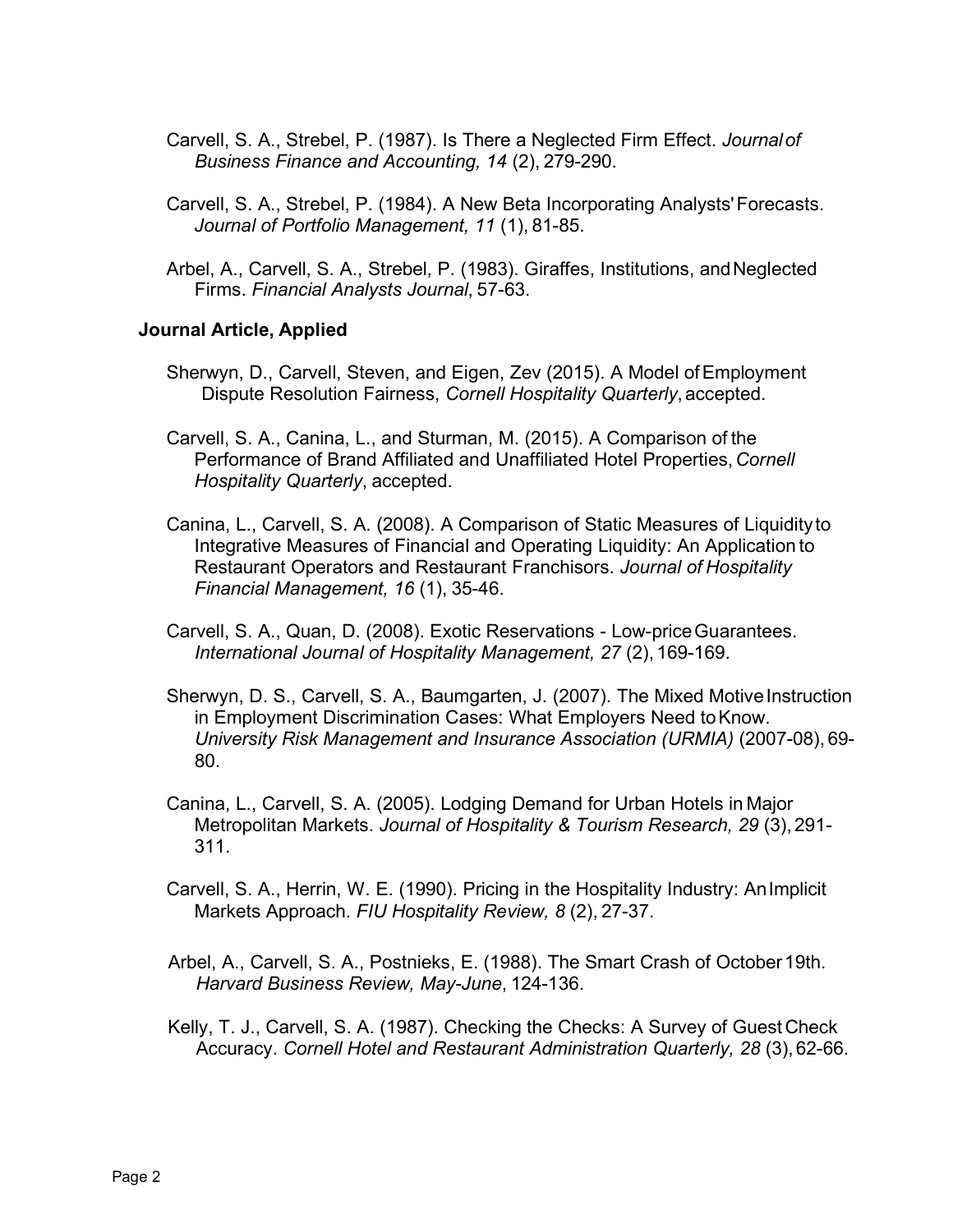# **Other Publications**

# **Books**

Strebel, P., Carvell, S. A. (1988). *In the Shadows of Wall Street: A Guideto Investing in Neglected Stocks*. Englewood Cliffs, NJ: Prentice-Hall, Inc. Strebel, P., Carvell, S. A. (1988). *In the Shadows of Wall Street: A Guideto Investing in Neglected Stocks*. Englewood Cliffs, NJ: Prentice-Hall, Inc. (Reprinted in Japanese).

# **Trade Publication**

- Carvell, S. A., *The Wall Street Journal Professor Journal.com,submissions,* February 2002 to 2008 (over 400 postings).
- Carvell, S. A. (1994), "Lodging Stocks Outperform Casinos on Wall Street, Reversing their 1992-93 Performances", *Hospitality Directions,* 4 (1),33-37.
- Carvell, S. A. (1991). Futures Shock: Are Greedy Brokers Ruining theEconomy. *Leaders* (4th ed., vol. 14, pp. 116-117).
- Carvell, S. A., Arbel, A. (1988). Neglected Stocks, Neglected Fortunes.*Leaders* (2nd ed., vol. 11, pp. 126-127).

# **Contracts, Grants and Sponsored Research**

# **Grant**

Ma, Q. Z., Carvell, S. A., Liu, C., Zhang, W., "What Drives the Stock Price Runups? Insider Trading versus Market Anticipation," Sponsored by The Institute for the Social Sciences, Cornell University, Cornell University, \$10,000.00.

# **Centers and Institutes - The Center for Hospitality Research**

# **Center Report**

Canina, L., Carvell, S. A., Center Report, "Short-term Liquidity Measures for Restaurant Firms: Static Measures Don't Tell the Full Story", Published.(pub: August 2007).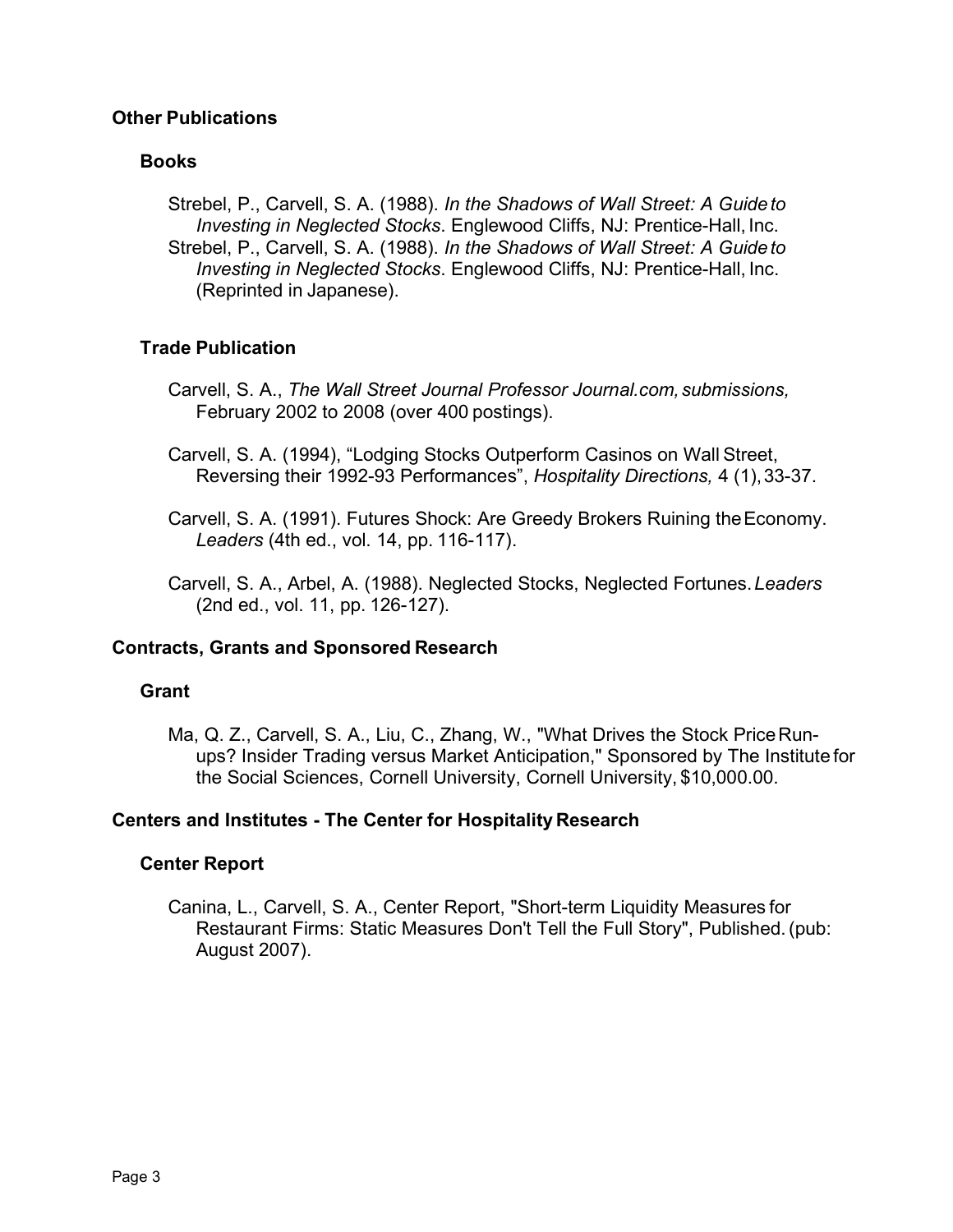- Sherwyn, D. S., Carvell, S. A., Baumgarten, J., Center Report, "The MixedMotive Instruction in Employment Discrimination Cases: What Employers Need to Know", Published. (pub: January 2007).
- Carvell, S. A., Quan, D., Center Report, "Low-price Guarantees: HowHotel Companies Can Get it Right", Published. (pub: September 2005).
- Canina, L., Carvell, S. A., Center Report, "Lodging Demand for Urban Hotelsin Major Metropolitan Markets", Published. (pub: 2003).

# **Administrative Appointments**

Director Center for Real Estate and Finance (2019-Present)

Vice Provost for External Education Strategy (2019-2020)

Advisory Board eCornell (2019-Present)

Board of Directors, eCornell (2016 – 2017)

Associate Dean for Academic Affairs, Cornell University, School of HotelAdministration, Ithaca, NY, 2007 - 2016

Chair, Educational Policy Committee Member; Internationalization Council Academic Leadership for the School's Centers & Institutes Manage Academic (Curricular) Planning & Forecasting Member of Cornell University Academic Deans Group Responsible for Program & Course Assessment Executive Education Management Oversight Office of Online Learning & Collaborative Programs ManagementOversight CIA / SHA Alliance Management Oversight Cornell-Nanyang Institute Management Oversight Faculty Resource Planning & Forecasting Faculty Compensation and Equity Benchmarking Program and Course Assessment International Program Development Academic and Faculty Budget Oversight Executive in Residence Program Management Faculty Recruiting, Hiring and Retention Oversight Faculty Annual Reporting, Review & Development Management

Academic Director, The Pillsbury Institute for Hospitality Entrepreneurship,Cornell University, School of Hotel Administration, Ithaca, NY, 2013 - 2016.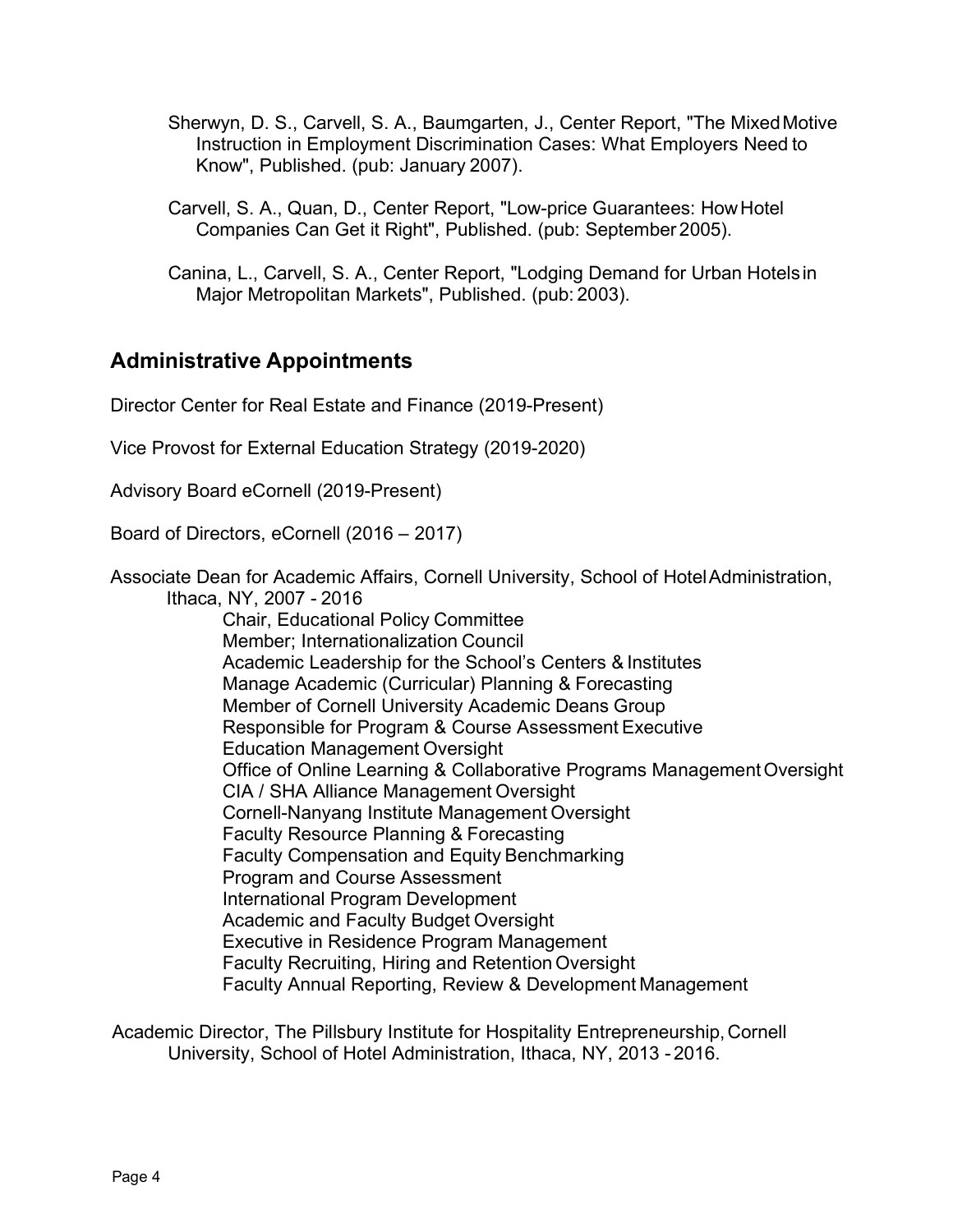Assistant Dean, Cornell University, School of Hotel Administration, Ithaca, NY,2003- 2006.

> Manage the School's learning environment including: Course and classroom scheduling. Development and management of area five-year plans. Facilitate faculty professional development in teaching and industry relevance. Manage permanent and visiting faculty searches. Manage Academic Area Directors meetings.

Academic Area Director, Financial Management Area, Cornell University, School of Hotel Administration, Ithaca, NY, 1999-2003.

> Responsible for creating area's 5 year plans. Managing area faculty schedules. Staffing and coverage of area courses.

Associate Director, Center for Hospitality Research, Cornell University, School ofHotel Administration, Ithaca, NY, 1999-2001

Manage activities in support of the CHR's mission. Co-Chaired Academic Conference.

Chair, Research Committee, Cornell University, School of Hotel Administration, Ithaca, NY, 1990-1995.

> Proposed and coordinated with Dean's office to increase summer faculty support from \$2000/year to current percentage of faculty salary.

Created business plan for the School's Center for Hospitality Research and brought plan to faculty. (Approved by faculty Spring 1992.) Worked with Administration to bring in faculty on research appointments with course reductions.

#### **Editorships and Chairmanships**

"The Wall Street Journal", Educational Advisory Board, 2002-2007.

"Cornell Hospitality Quarterly", Reviewer, Ad Hoc Reviewer.

"Hospitality Financial Management", Reviewer, Ad Hoc Reviewer.

"Journal of Portfolio Management", Reviewer, Ad HocReviewer.

"CU<sup>2</sup> Cornell University/Chinese University of Hong Kong Joint Conference on Hospitality and Tourism". Chair. (January 2001).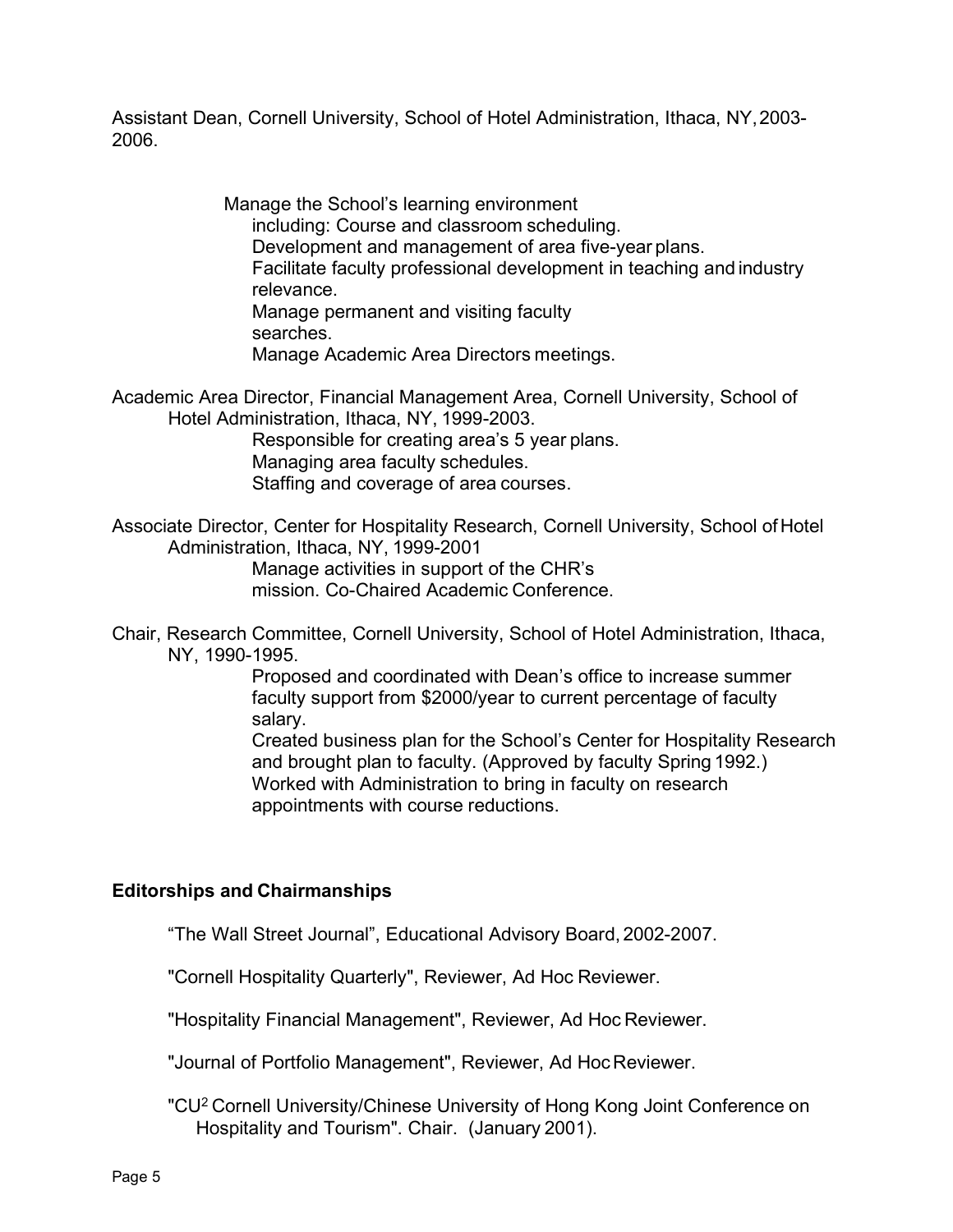"The Journal of the Association of Hospitality Financial Management Educators". (1992 - 1995). Board of Editors.

"Financial Review", Reviewer, Ad Hoc Reviewer.

# **Research in Progress**

"Spatial Economics of the U.S. Hotel Market"

"An Equilibrium Model of Hotel Brand Standards"

"Stock Weighting versus Selection as a Performance Factor for MutualFunds"

### **Association Memberships**

American Finance Association Association of Financial Management Hospitality Educators Financial Management Association The American Real Estate and Urban Economics Association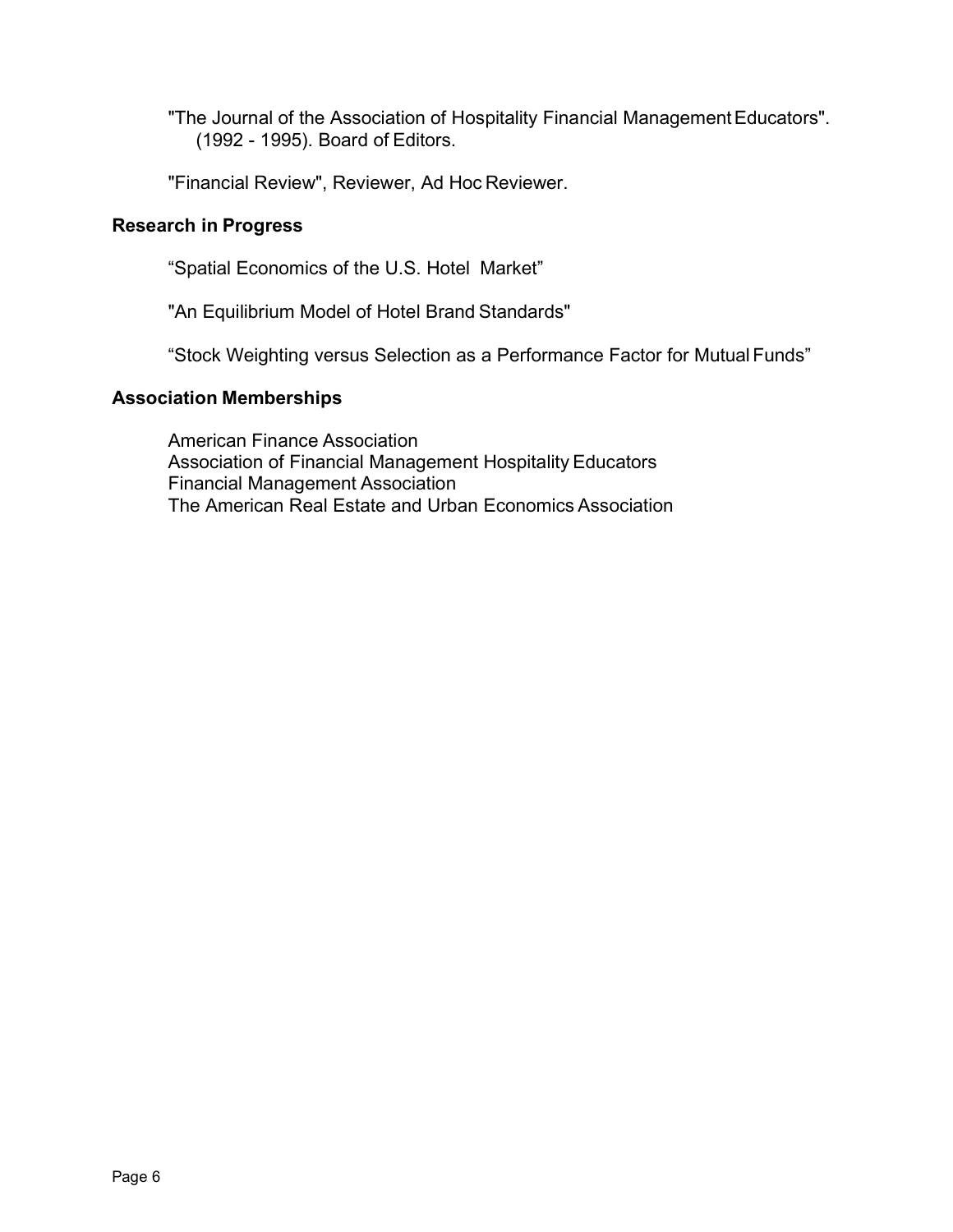#### **eCornell Course**

Carvell, S. A. *HAME 507 Mastering the Time Value of Money*. Ithaca, NY:eCornell.

- Carvell, S. A. *HAME 508 Making Capital Investment Decisions*. Ithaca,NY: eCornell.
- Carvell, S. A. *HAME 509 Risk and Return: How to identify, Measure and Incorporate into Capital Budgeting Decisions.* Ithaca, NY:eCornell.
- Carvell, S. A. *HAME 509c: Risk and Return: How to Identify, Measure, and Incorporate Into Capital Budgeting Decisions (Healthcare Edition).* Ithaca,NY: eCornell.
- Carvell, S. A. *HAME 510: Raising Capital: The Process, the Players, andStrategic Considerations. I*thaca, NY: eCornell.
- Carvell, S. A. *HAME 513 Understanding Financial Statements*. Ithaca,NY: eCornell.
- Carvell, S. A. *HAME 514 Using Ratio Analysis to Evaluate FinancialPerformance*. Ithaca, NY: eCornell

#### **Presentations Given**

- Carvell, S. A., "Shrinking the Global Divide: Synergy, Service and Sustainability", Cornell SHA and The Culinary and Hospitality Management Institute at the College of the Bahamas (2013)
- Verma, R., Anderson, C. K., Carvell, S. A., Cornell IESE InternationalTourism Summit, "Various Panel Sessions on Travel, Tourism and Hospitality,"Cornell SHA and IESE Business School, Barcelona, Spain. (May 17, 2013).
- Carvell, S. A., Association of Financial Management Hospitality Educators Conference, "Lodging Stocks Outperform Casinos on Wall Street,Reversing Their 1992-1993 Performance." (January 2001).
- Carvell, S. A., Association of Financial Management Hospitality Educators Conference, "Lodging Stocks Outperform Casinos on Wall Street,Reversing Their 1992-93 Performance." (1995).
- Carvell, S. A., Western Economic Association Meeting, "Pricing in the Hospitality Industry: An Implicit Markets Approach," Lake Tahoe, NY.(1989).
- Carvell, S. A., Quantitative Investment Management Seminar, "NeglectedStocks, New Evidence", Drexel, Burnham & Lambert (April 1989).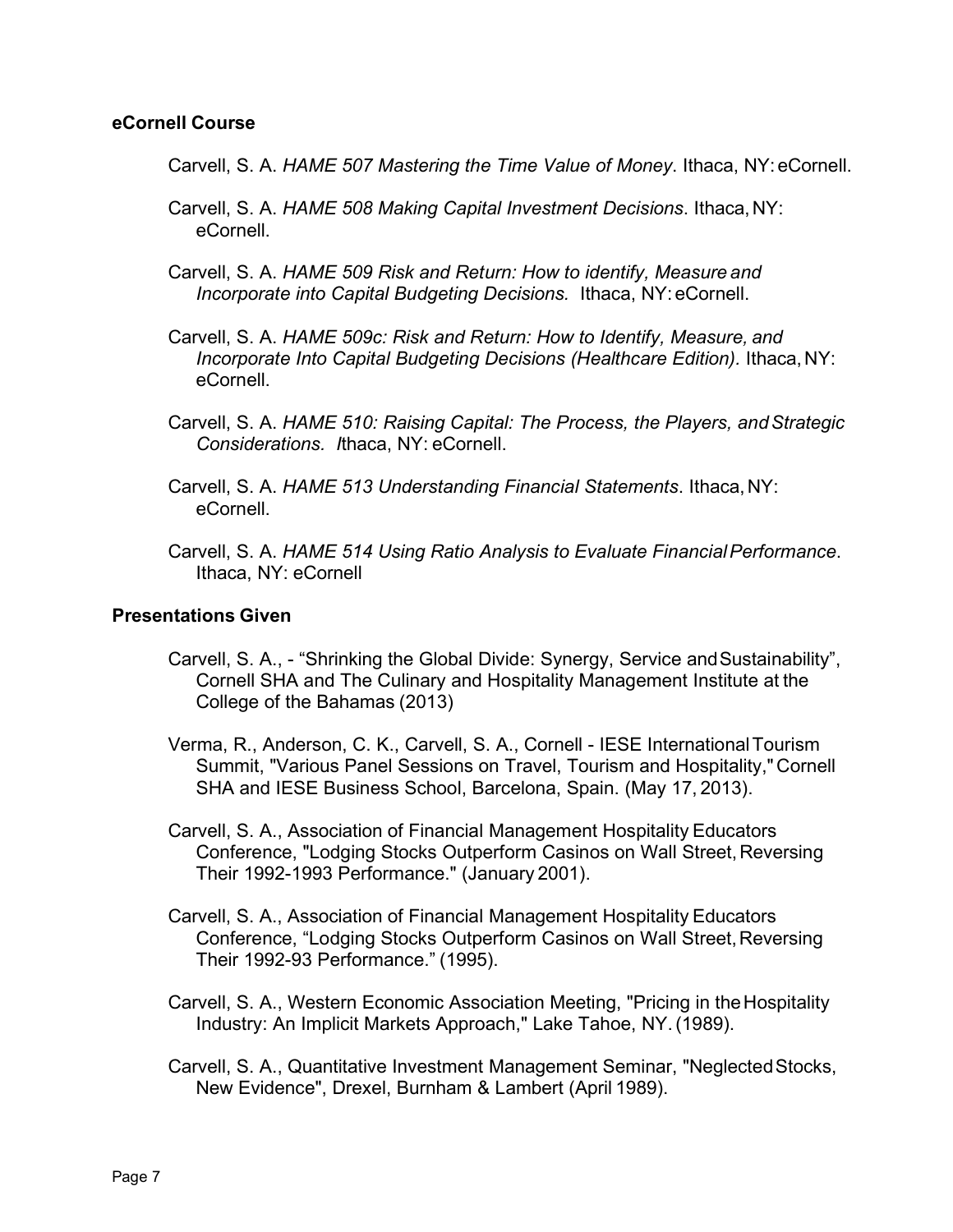- Carvell, S. A., IBES Earnings Expectation Research Forum, "Neglected Stocks, New Evidence." (March 1989).
- Carvell, S. A. IBES Earnings Expectations Research Forum, PanelParticipant, "Using Earnings Expectations in Investment Strategy." (March 1989).
- Carvell, S. A., Seventh Annual Equity Investment Technology Forum for Practitioners, "Neglected Stock Strategies." (March, 1989)
- Carvell, S. A., The Institute for International Research, Quantitative Investment Management Seminar, Panel Participant, "Profiting from Stock & BondMarket Anomalies" (January 1989).
- Carvell, S. A., Financial Management Association Meeting, "Analyst Forecastsand Price/Earnings Ratios," Williamsburg, VA. (1985).
- Carvell, S. A., Eastern Finance Association Meeting, "Giraffes, Institutions,and Neglected Firms." (1983).
- Carvell, S. A., Financial Management Association Meeting, "A New Beta Incorporating Analysts," Atlanta, GA. (1983).

#### **Honors and Awards**

Movers & Shakers of the Finger Lakes, Finger Lakes Magazine (1988).

Best Research Paper, Bentley College. (1985).

Dissertation Award, Honorable Mention, Financial Management Association. (1984).

Best Research Paper, Honorable Mention, Eastern Finance Association.(1983).

#### **Academic Appointments**

Associate Professor of Financial Management, Cornell University, School ofHotel Administration, Ithaca, NY, 1990-2016.

Assistant Professor of Financial Management, Cornell University, School ofHotel Administration, Ithaca, NY, 1986-1990.

Assistant Professor of Finance, Bentley College, Waltham, MA, 1984-1986.

Lecturer in Managerial Finance, S.U.N.Y. at Binghamton, Binghamton, NY, 1984.

Instructor in Managerial Finance, S.U.N.Y. at Binghamton, Binghamton, NY,1983.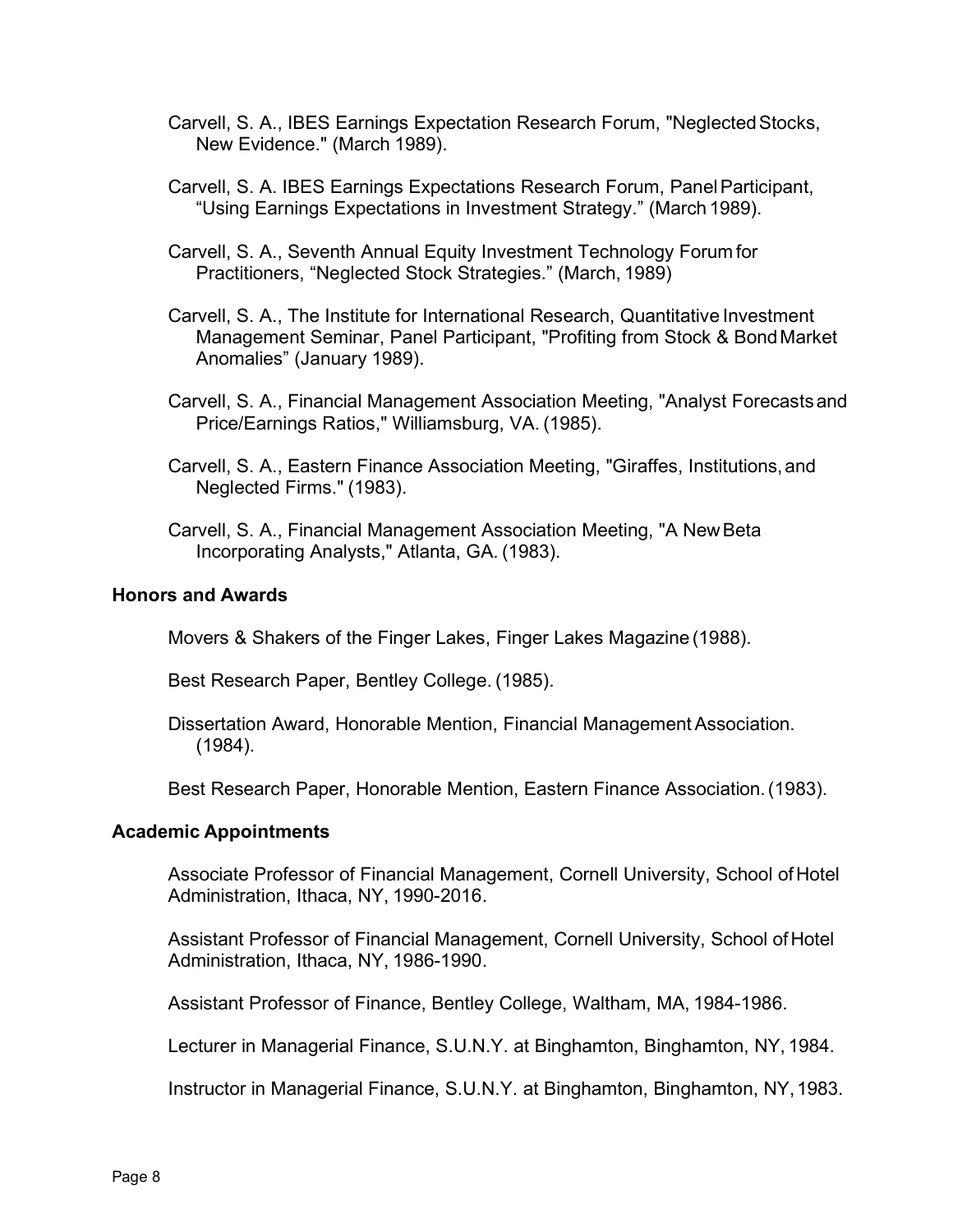# **COURSES TAUGHT**

Degree Program Courses at Cornell University:

#### **Undergraduate program:**

Introduction to Finance Hospitality Financial Management Advanced Corporate Finance **Investments** Financial Decision Support Systems Financial Policy Capital Budgeting Treasury Management

#### **Graduate program:**

Introduction to Finance Capital Investments Financial Policy Financial Decision Support Systems Treasury Management

#### **PhD, Master's and Honors Thesis Supervision**

Panayiotis Kyprou Kiayias, Honors Thesis, Economics, Summa Cum Laude (2001) Sophie Anne Shive, MS (2000) Kavin Christopher Bloomer, MPS (1990) James Aubrey Branch, MPS (1990) Wang Chunben, Ph.D (1990) Susan Marie Snook, MPS (1990) Alan Toman, Ph.D. (2009) Daniel Lebret, Ph.D. (2008)

# **Executive Education**

# **Executive Education, School of Hotel Administration, CornellUniversity**

Strategic Financial Management: Creating Value for Both Owner and Operator, InterContinental Hotels Group Global Business Service Centers Executive Development Program. InterContinental Hotels Global BSC. Strategic Financial Management: Creating Value for Both Owner and Operator, 1 Day (September 27, 2013).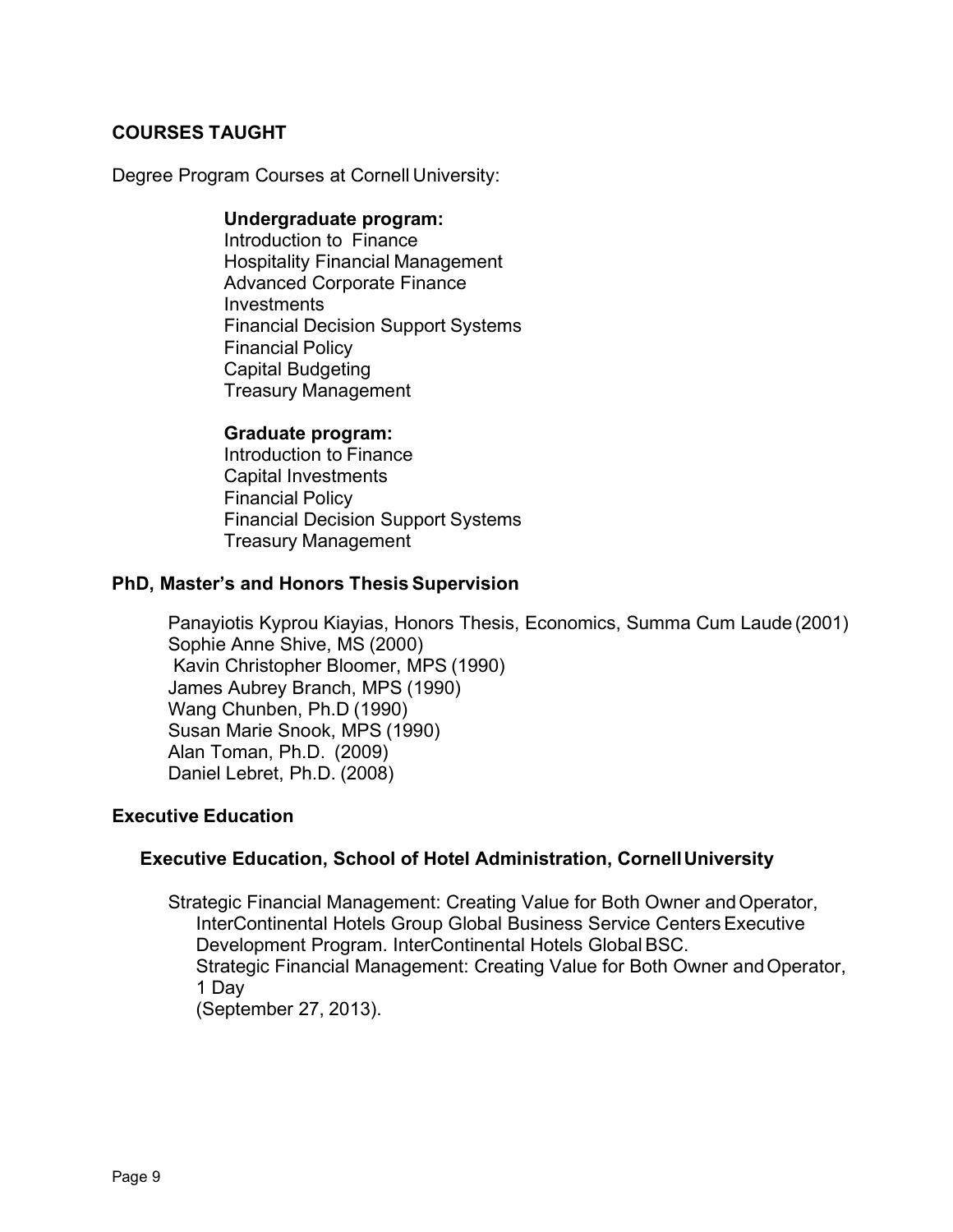Strategic Financial Management: Creating Value for both Owner and Operator, Hilton Worldwide General Managers Executive Development Program: GM Excellence. Hilton Worldwide.

Hilton Worldwide General Managers Executive Development Program: GM **Excellence** 

(September 11, 2013).

Strategic Financial Management for Hotels, PDP (Professional Development Program). School of Hotel Administration, Cornell University.

(July 1, 2013 - July 3, 2013).

Strategic Financial Decisions in the Context of Building CompetitiveAdvantage, Sathguru Video. Sathguru.

(June 20, 2013).

Financial Management for Value Creation, GMP (General Manager'sProgram). School of Hotel Administration, Cornell University.

(June 14, 2013).

Strategic Financial Management: Creating Value for both Owner and Operator, Hilton Worldwide General Managers Executive Development Program.Hilton Worldwide. Strategic Financial Management session for Hilton executives

(January 26, 2013).

Financial Management for Value Creation, GMP (General Manager'sProgram). School of Hotel Administration, Cornell University.

(January 18, 2013).

Strategic Financial Management: Creating Value for both Owner and Operator, Hilton Worldwide General Managers Executive Development Program. Hilton Worldwide.

Strategic Financial Management session for Hilton executives (October 17, 2012).

Strategic Financial Management for Hotels, PDP (Professional Development Program). School of Hotel Administration, Cornell University.

(July 2, 2012 - July 4, 2012).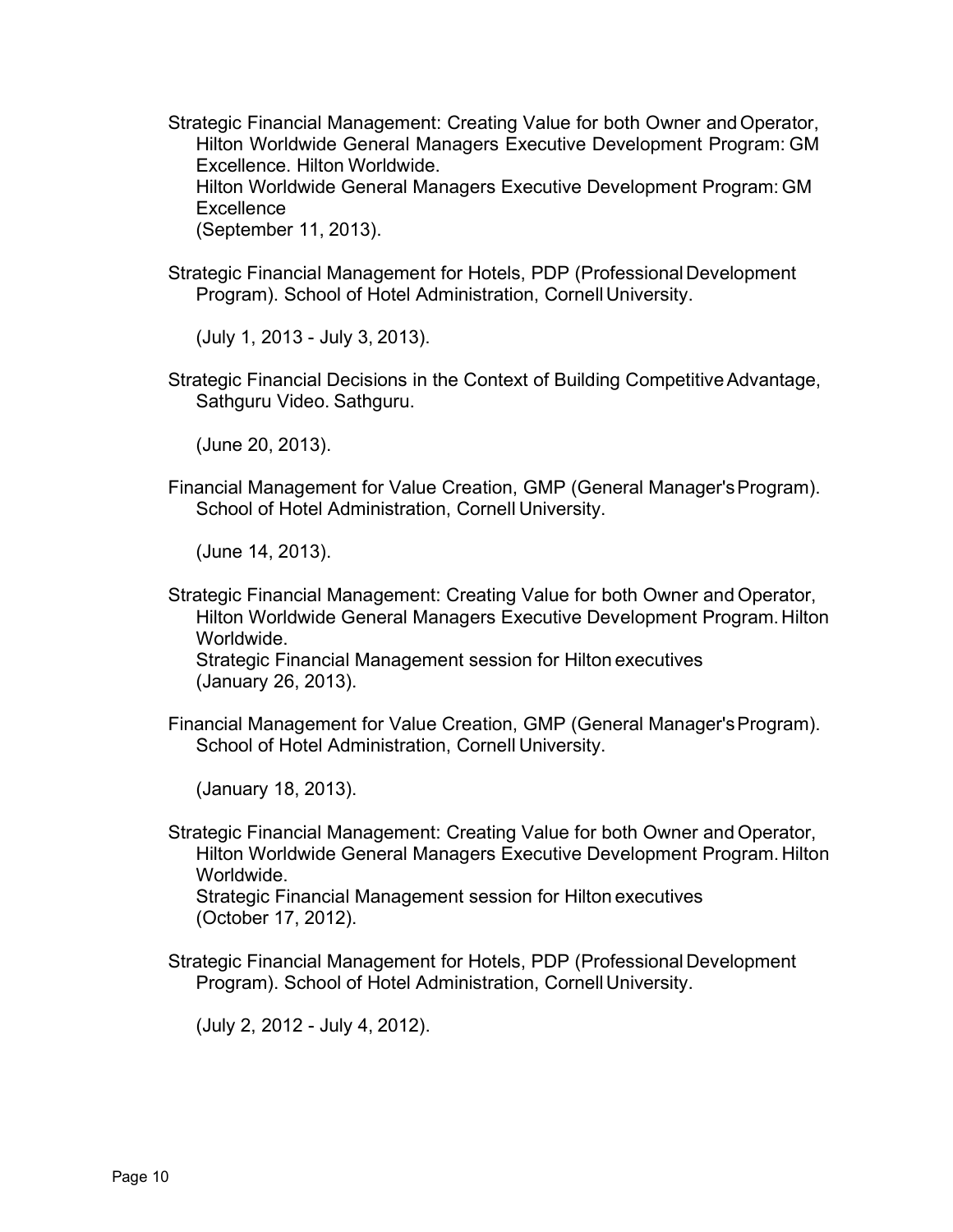Financial Management for Value Creation, GMP (General Manager'sProgram). School of Hotel Administration, Cornell University.

(June 14, 2012 - June 16, 2012).

Strategic Financial Decisions in the Context of Building Competitive Advantage, Sathguru Video. Sathguru.

(June 14, 2012).

- Strategic Financial Management, Strategic Financial Management.Miramar International Hotel Management Corp. S.A. Custom Program - Strategic Financial Management (March 26, 2012 - March 28, 2012).
- Financial Management for Value Creation, GMP (General Manager'sProgram). School of Hotel Administration, Cornell University.

(January 19, 2012 - January 20, 2012).

Strategic Financial Decisions in the Context of Building CompetitiveAdvantage, Sathguru Video. Sathguru.

(August 8, 2011).

High Performance Financial and Hotel Asset Management, HighPerformance Financial and Hotel Asset Management. The Rezidor HotelGroup.

(July 11, 2011 - July 13, 2011).

Strategic Financial Management for Hotels, PDP (Professional Development Program). School of Hotel Administration, Cornell University.

(July 4, 2011 - July 6, 2011).

Hospitality Financial Management: Operations Decision-Making, PDP(Professional Development Program). School of Hotel Administration, CornellUniversity. SAC filled in for Michael Flannery for this course as Mr. Flanneryunexpected became ill.

(June 30, 2011 - July 2, 2011).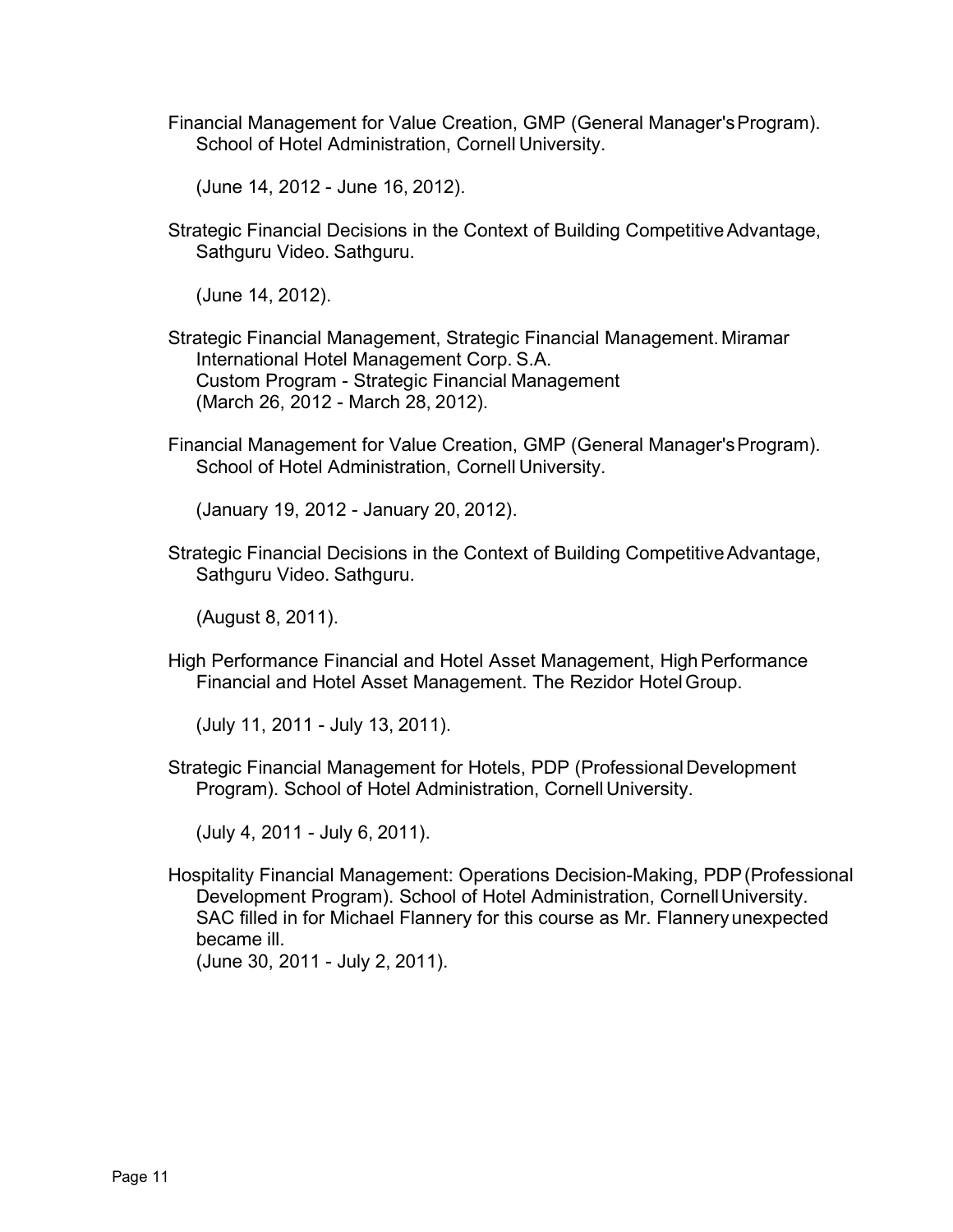Aligning the Owner/Operator Perspective through Value Creation, Aligning the Owner/Operator Perspective through Value Creation. Four Seasons Hotelsand Resorts.

(June 27, 2011 - June 29, 2011).

Financial Management for Value Creation, GMP (General Manager'sProgram). School of Hotel Administration, Cornell University.

(June 16, 2011 - June 17, 2011).

Financial Management for Value Creation (2), GMP (General Manager's Program). School of Hotel Administration, Cornell University.

(January 22, 2011).

Financial Management for Value Creation (1), GMP (General Manager's Program). School of Hotel Administration, Cornell University.

(January 21, 2011).

Strategic Financial Decisions in the Context of Building CompetitiveAdvantage, Sathguru Video. Sathguru.

(August 8, 2010).

Dolce: Adv Exec Hosp Program. Dolce International.

(July 12, 2010 - July 13, 2010).

Strategic Financial Management for Hotels, PDP (Professional Development Program). School of Hotel Administration, Cornell University.

(July 8, 2010 - July 10, 2010).

Financial Management for Value Creation, GMP (General Manager'sProgram). School of Hotel Administration, Cornell University.

(June 21, 2010).

Financial Management for Value Creation, GMP (General Manager'sProgram). School of Hotel Administration, Cornell University.

(January 25, 2010).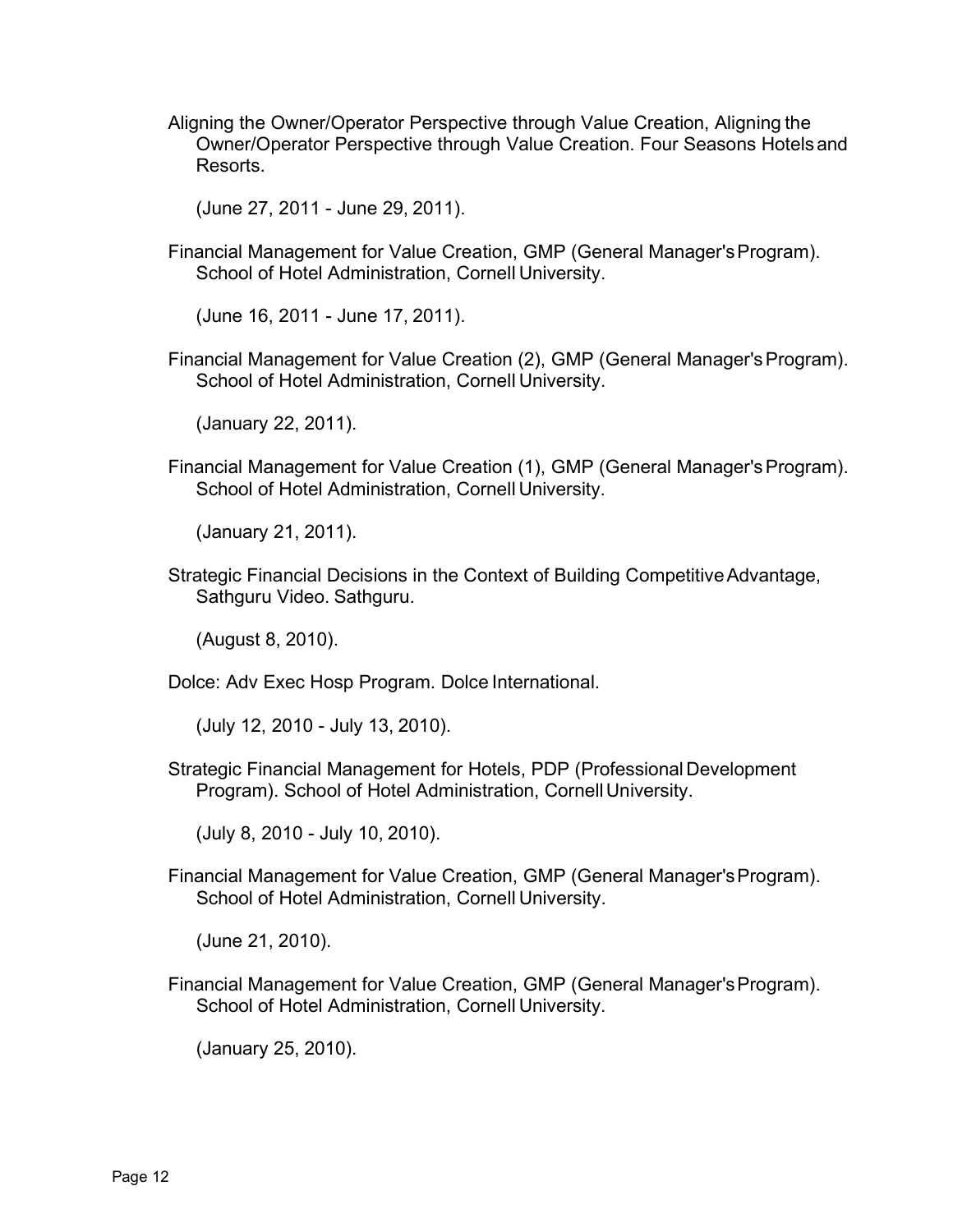Strategic Financial Management for Hotels, PDP (Professional Development Program). School of Hotel Administration, Cornell University.

(July 9, 2009 - July 11, 2009).

Financial Management for Value Creation, GMP (General Manager'sProgram). School of Hotel Administration, Cornell University.

(June 13, 2009).

Financial Management for Value Creation, GMP (General Manager'sProgram). School of Hotel Administration, Cornell University.

(January 19, 2009).

- High-Performance Financial Management for Hotels, PDP Europe. School ofHotel Administration, Cornell University. (July 21, 2008 - July 23,2008).
- High-Performance Financial Management for Hotels, PDP (Professional Development Program). School of Hotel Administration, CornellUniversity.

(June 30, 2008 - July 2, 2008).

Financial Management for Value Creation, GMP (General Manager'sProgram). School of Hotel Administration.

(June 16, 2008).

High Performance Financial and Hotel Asset Management, RezidorEurope Finance & Asset Management - Finland. Rezidor Europe.

(April 21, 2008 - April 23, 2008).

Financial Management for Value Creation, GMP (General Manager'sProgram). School of Hotel Administration, Cornell University.

(January 21, 2008).

High-Performance Financial Management for Hotels, PDP (Professional Development Program). School of Hotel Administration, CornellUniversity.

(July 2, 2007 - July 4, 2007).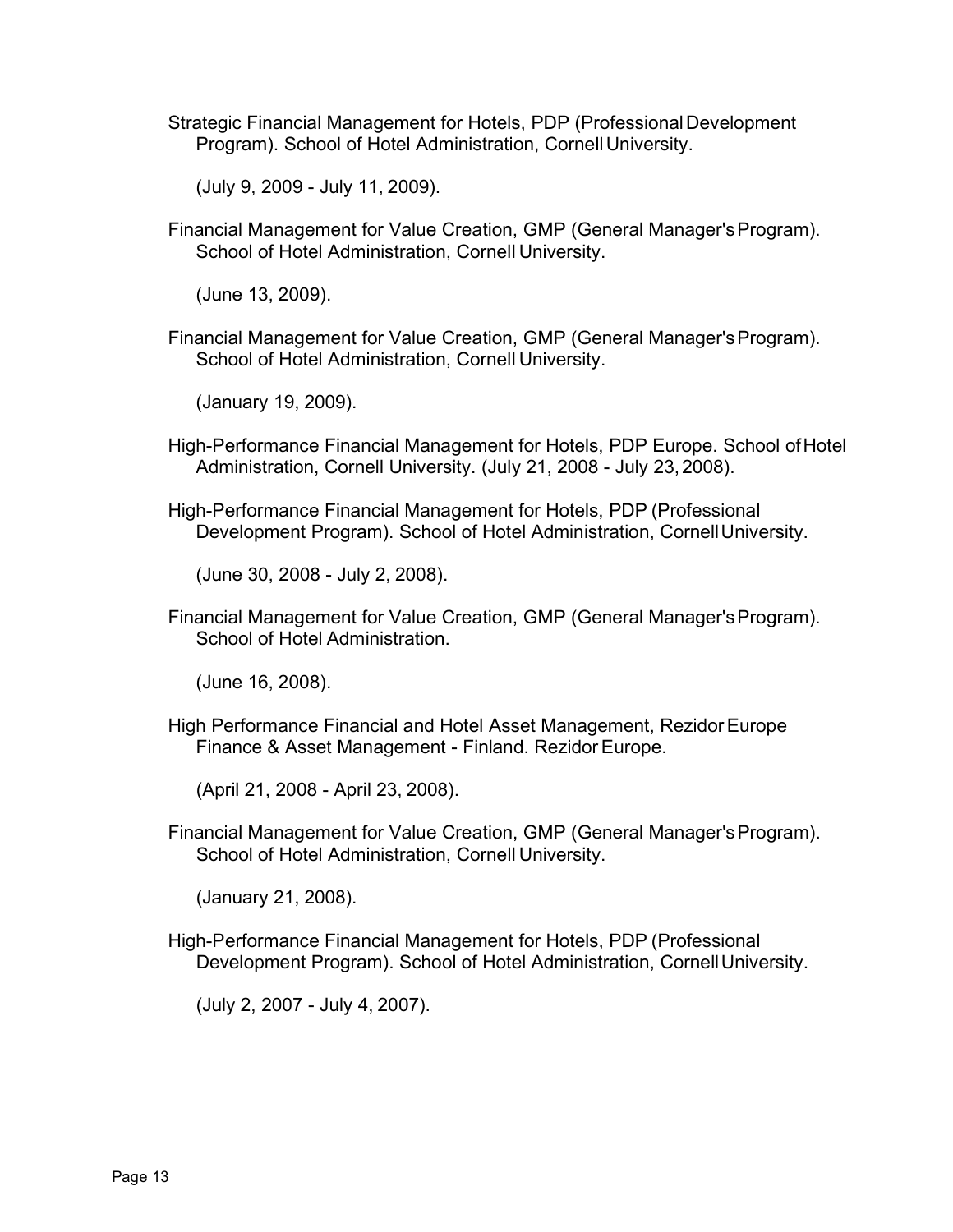Financial Management for Value Creation, GMP (General Manager'sProgram). School of Hotel Administration, Cornell University.

(June 18, 2007).

High-Performance Financial Management for Hotels. School ofHotel Administration, Cornell University.

(June 11, 2007 - June 13, 2007).

Financial Management for Value Creation, GMP (General Manager'sProgram). School of Hotel Administration, Cornell University.

(January 22, 2007).

# **Professional Development**

- Industry Engagement, "Meeting with Industry Executives," New York, NY. (June17, 2013 - June 18, 2013).
- Conference Attendance, "DAB and ICON events," New York, NY. (June 1, 2013- June 5, 2013).
- Conference Attendance, "IESE International Tourism Summit," Barcelona. (May15, 2013 - May 18, 2013).
- Industry Engagement, "Meetings with Silver Ventures // Pearl Brewery,"San Antonio, TX. (March 17, 2013 - March 19, 2013).
- Conference Attendance, "IHIF Conference," Berlin. (March 3, 2013 March 7, 2013).
- Industry Engagement, "Meetings with Silver Ventures/Pearl Brewery," SanAntonio, TX. (February 19, 2013 - February 21, 2013).
- Industry Engagement, "Meetings with Sidra Medical and ResearchCenter." (December 8, 2012 - December 12, 2012).
- Conference Attendance, "CNI JAB," Singapore. (November 28, 2012 December1, 2012).
- Conference Attendance, "CHICOS Conference," Nassau. (November 7, 2012- November 9, 2012).
- Conference Attendance, "SAHIC," Lima. (September 8, 2012 September12, 2012).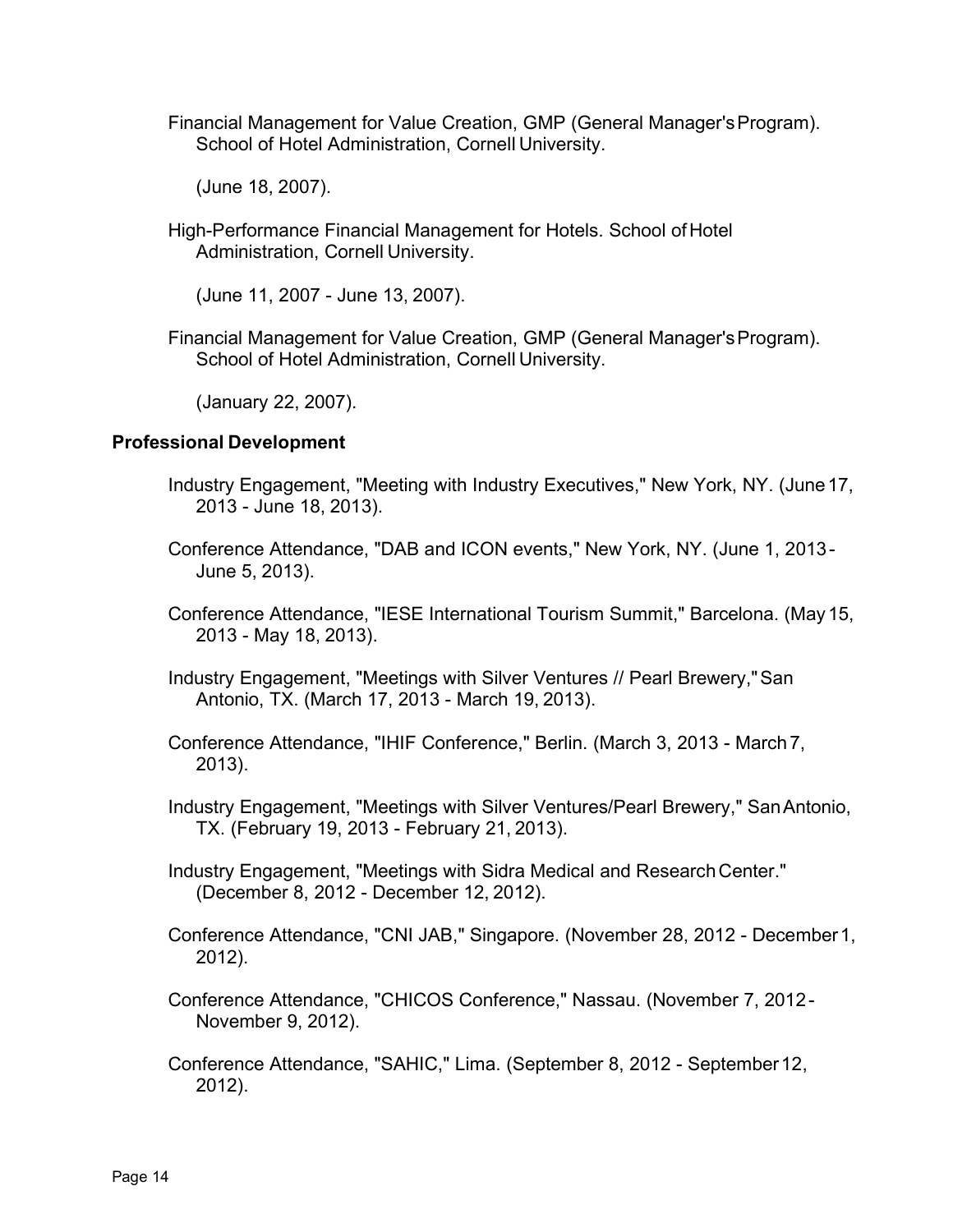- Conference Attendance, "ICHRIE Summer Conference and MeekAward Presentation," Providence, RI. (August 2, 2012 - August 4, 2012).
- Industry Engagement, "Meeting with CNI and CU Provost among others," New York, NY. (June 14, 2012 - June 15, 2012).
- Conference Attendance, "DAB and ICON events," New York, NY. (June 2, 2012- June 6, 2012).
- Industry Engagement, "Development dinners and alumni meetings," New York,NY. (May 15, 2012 - May 17, 2012).
- Conference Attendance, "CNI JAB and CHS Taiwan Chapter Event,"Singapore and Taiwan. (April 27, 2012 - May 6, 2012).
- Conference Attendance, "IHIF Conference," Berlin. (March 3, 2012 March 8, 2012).
- Industry Engagement, "MMH Reception, Hotel School and board meetings," New York, NY. (November 12, 2011 - November 15, 2011).
- Conference Attendance, "CHICOS," Nassau. (November 8, 2011 November11, 2011).
- Conference Attendance, "CNI JAB and alumni visits," Hong Kong/Singapore. (October 7, 2011 - October 16, 2011).
- Conference Attendance, "Dean's Advisory Board Meeting & Icon dinner," NewYork, NY. (June 5, 2011 - June 8, 2011).
- Conference Attendance, "Arabian Hotel Investment Conference," Dubai, UAE.(April 28, 2011 - May 2, 2011).
- Conference Attendance, "CNI JAB," Singapore. (April 15, 2011 April 20,2011).
- Conference Attendance, "International Tourism Summit and IHIFConference," Barcelona & Frankfurt/Berlin. (March 2, 2011 - March 9, 2011).
- Conference Attendance, "MexHIC 2011 Conference," Mexico City. (February 15, 2011 - February 18, 2011).
- Industry Engagement, "MMH Reception, Dean's Leadership Series, CHS Reception, CIN," New York, NY. (November 13, 2010 - November 16,2010).
- Conference Attendance, "CNI JAB and alumni visits," Hong Kong/Singapore. (October 10, 2010 - October 19, 2010).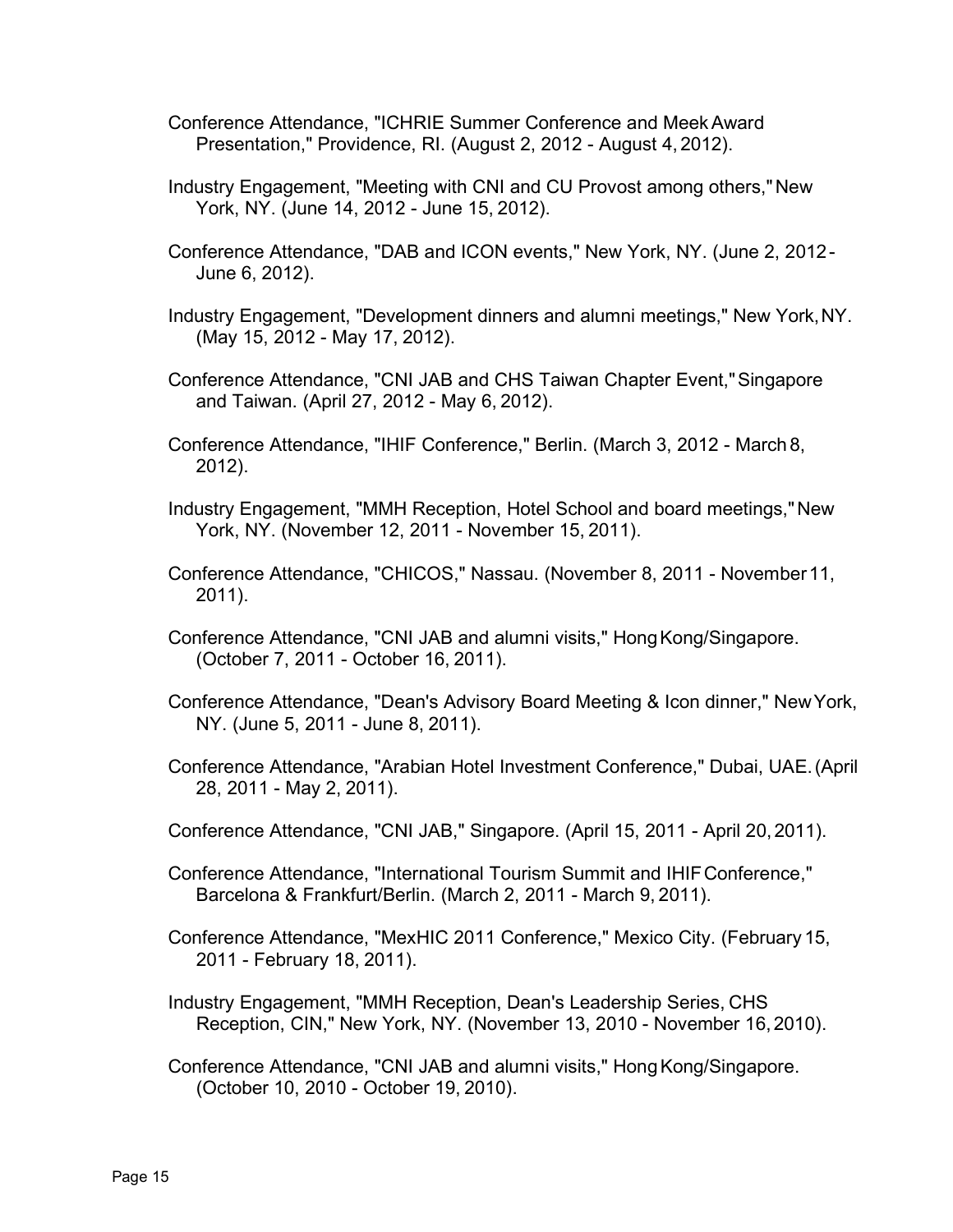- Conference Attendance, "Lodging Conference," Phoenix, Arizona. (September21, 2010 - September 24, 2010).
- Conference Attendance, "Discussion with CIA executives regardingcollaborative degree program with SHA," Hyde Park, NY. (September 14, 2010).
- Conference Attendance, "Dean's Advisory Board Meeting & Icon dinner," NewYork, NY. (June 6, 2010 - June 9, 2010).
- Industry Engagement, "MMH Reception, Dean's Leadership Series, CHS Reception," New York, NY. (November 7, 2009 - November 11, 2009).
- Conference Attendance, "Dean's Advisory Board Meeting," New York, NY. (June2, 2009 - June 3, 2009).
- Conference Attendance, "CNI Joint Advisory Board Meeting," Singapore. (April17, 2009 - April 21, 2009).
- Industry Engagement, "New York Hotel Show, Dean's Brunch, CHS Event,MMH Reception," New York, NY. (November 8, 2008 - November 11, 2008).
- Conference Attendance, "SHA/CIA Alliance Advisory Board Meeting," HydePark, NY. (October 22, 2008).
- Conference Attendance, "The Lodging Conference & Alumni Visits," Phoenix,AZ. (September 23, 2008 - September 25, 2008).
- Industry Engagement, "Professional Development Program, CHR/Alumni Visits," Brussels. (July 19, 2008 - July 25, 2008).

#### **SERVICE**

#### **School of Hotel Administration Service**

Advisor, National Society for Minorities in Hospitality (NSMH). (2008 - Present).

Committee Member, UG Admissions Selection Committee. (July 1, 2009 -Present).

Committee Member, Ye Hosts Advisor. (July 1, 2009 - Present).

Faculty Advisor, Executive In Residence Faculty Advisor. (2008 -Present).

Ex-Officio, Educational Policy and Curriculum Committee. (June 30, 2014).

Ex-Officio, Faculty Policy Committee. (June 30, 2014).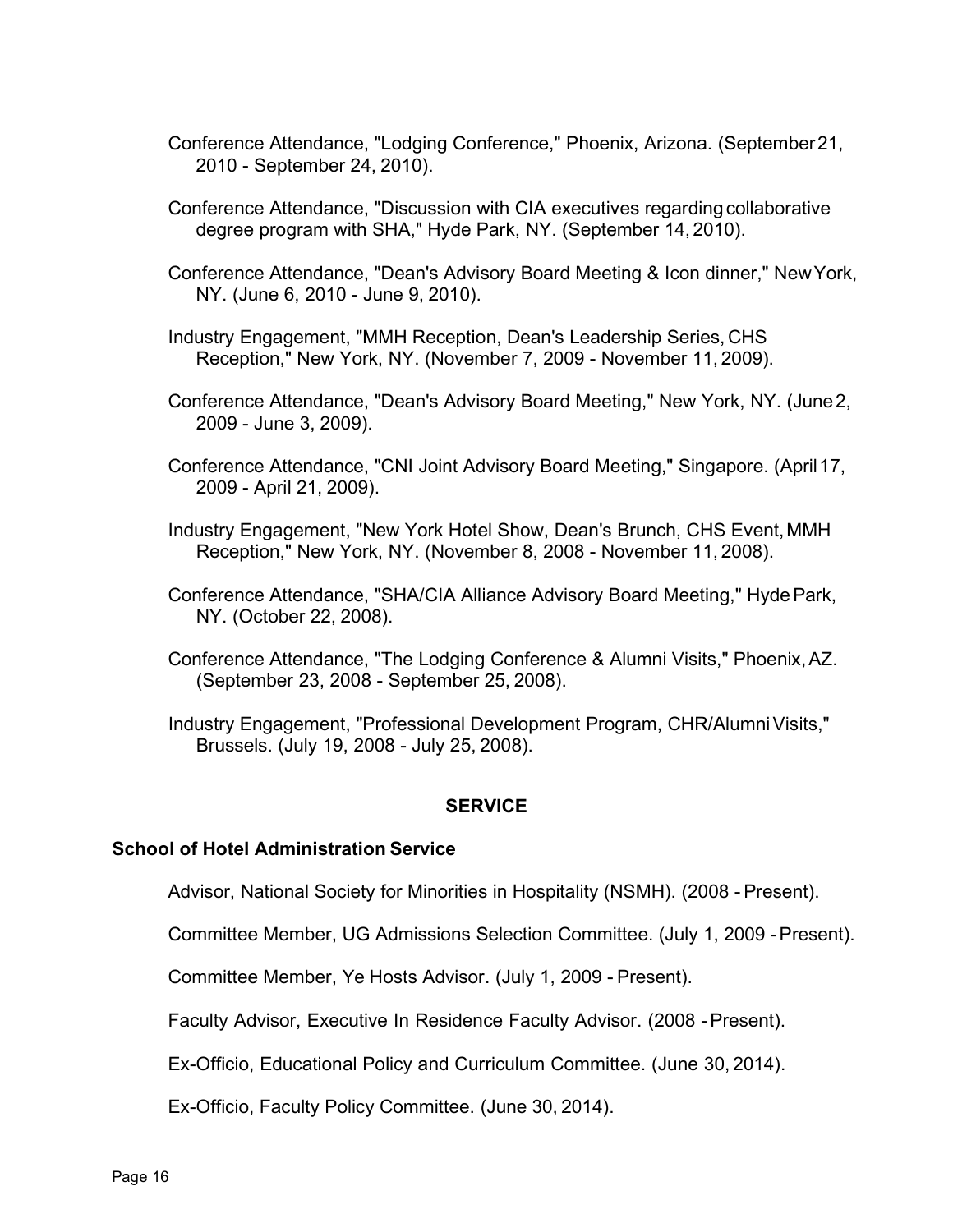Committee Member, Culinary Institute of America Joint Advisory Board. (July1, 2007 - June 30, 2014).

Faculty Advisor, National Society for Minorities in Hospitality (NSMH) Advisor.(July 1, 2010 - June 30, 2013).

### **University Service**

Committee Member/Faculty representative, eCornell's Board of Directors; Fall 2016-

Committee Member/School representative, Associate Deans for Undergraduate Studies; 2007-2016

Committee Member/School representative, University Budget Task force; Fall2008- Spring 2010

Committee Member/School representative, Cornell-in-China; Fall2011-Present

Committee Member/School representative, Enrollment Assessment TaskForce; Fall 2013-2016

Committee Member/School representative, Internationalization Council; Fall2013- 2016

Committee Member/School representative, PSP Enrollment Committee; Fall 2012- 2016

Committee Member/School representative, Educational Policy & Planning;Spring 2011-2016

Committee Member/School representative, Educational Policies andPlanning Committee; Spring 2011-2016

# **Professional Service**

Educational Advisory Board, *The Wall Street Journal*. (2002 -2014).

Board of Editors and Founder, Hospitality Financial Management, *The Journalof the Association of Hospitality,* Financial Management Educators,(1992-1995)

Founding Faculty Sponsor of the Golden Key Honorary Society

Founding sponsor of the Delta Sigma Pi